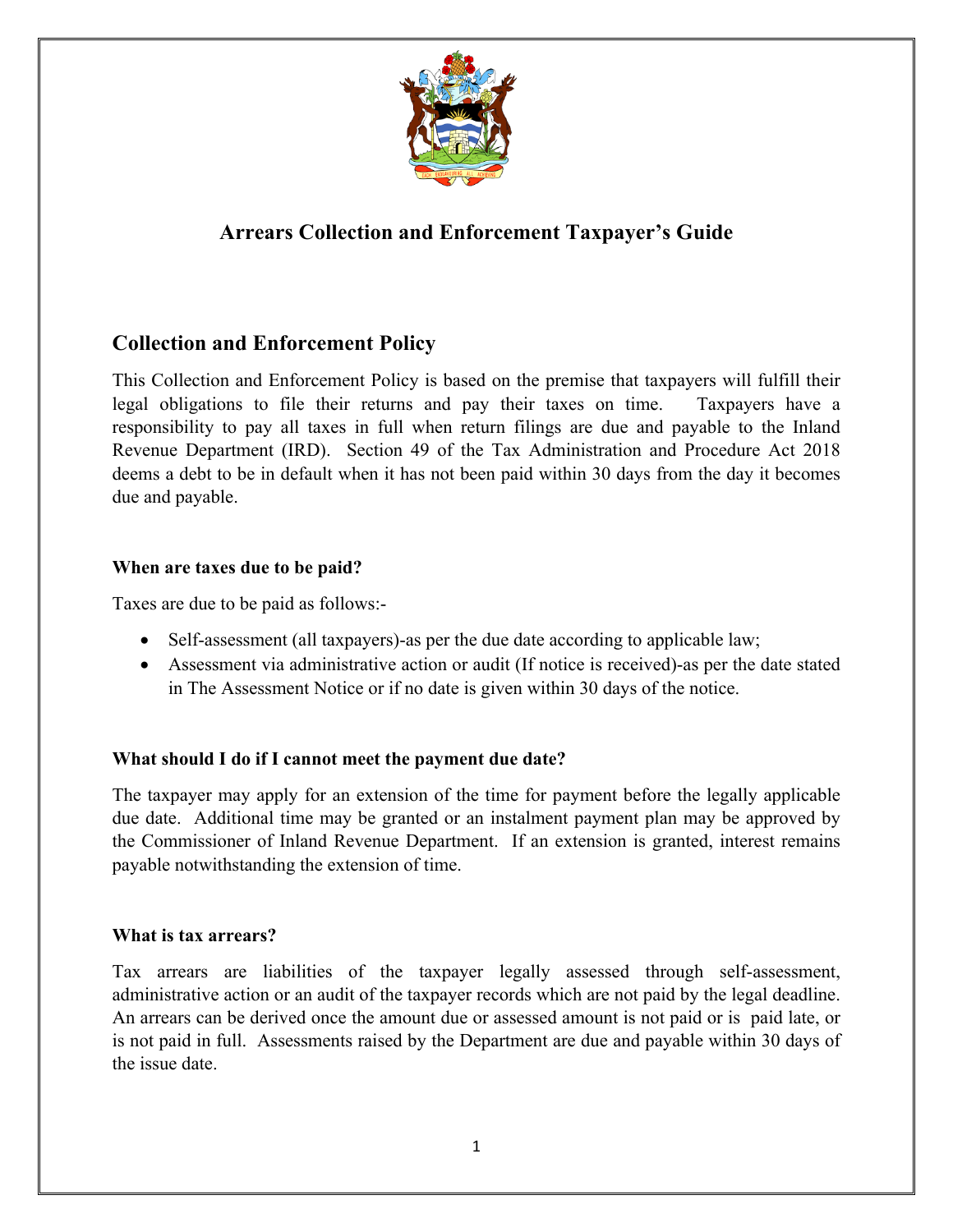#### **What can I expect from the Department if I am in arrears?**

• **Tax Arrears Notice** – The Department, as a matter of policy may issue a Tax Arrears Notice.

A Tax Arrears Notice is a document detailing outstanding debt of the taxpayer to the Department for which payment needs to be made within fourteen (14) days of delivery. If payments are not received or a Payment Arrangement is not made within 14 days of the Tax Arrears Notice, the taxpayer will be sent a reminder indicating any additional interest on the debt which should be paid in no more than seven (7) days.

• **Demand Notice-** The law provides that at any time during a period of arrears a Demand Notice can be issued.

A Demand Notice is a final document in the collections process detailing the outstanding debt for which the taxpayer has 30 days to contact the Collections Department and make arrangements to pay the debt in full. Once payment is not made during the thirty (30) days, recovery action will be taken without further notice to the taxpayers.

• **Recovery Actions** –Recovery actions include legal court proceedings, liens, execution against taxpayer's property, Seizure and sale of property or Third-Party Debt proceedings.

#### **Can I object to a tax arrears Notice?**

No, this is because at the time of receiving a tax arrears notice the taxpayer would have already exceeded the time limit to object or appeal to an assessment or reassessment of the tax due. The Tax Arrears Notice is issued once the 30 days objection period has expired without objection by the taxpayer or once an objection has been addressed by an administrative review or appeal process has been finalized.

#### **What should I do if I am in arrears?**

Make arrangements to pay the debt immediately in either of the forms outlined below:-

(a)Payment in full

- (b) Enter into a Payment Arrangement. Please see the Payment Arrangement Policy below.
- (c) Set off arrangement based on monies owed by Central Government if applicable. (Please note that Statutory Corporations are not included in Set-Off arrangements).